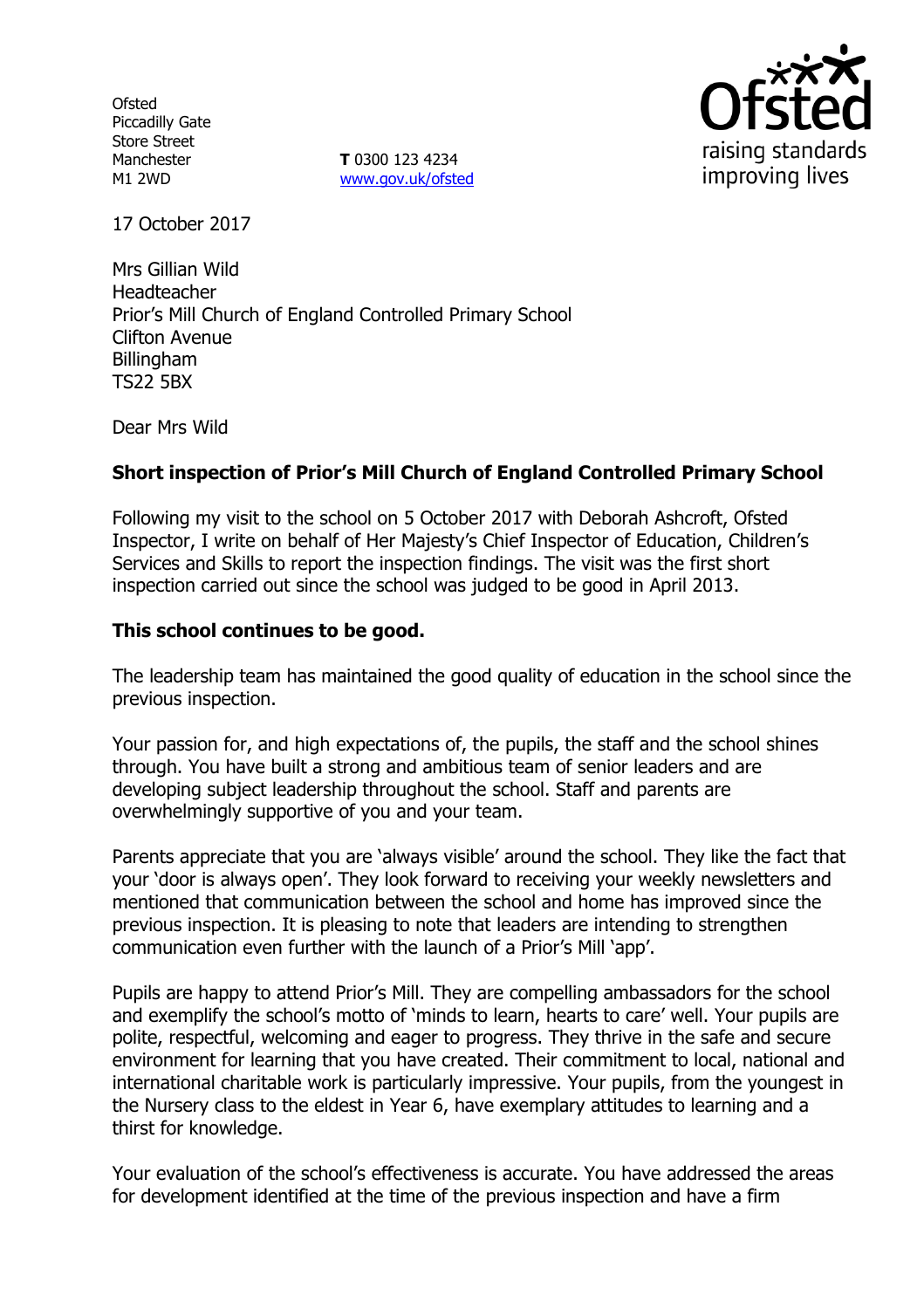

understanding of the current areas for improvement. These include developing subject leadership further, embedding the new curriculum for mathematics and making sure that the pupils in key stage 2 make better progress in reading.

Both you and your deputy headteacher have a deep understanding of effective teaching and learning. For example, during the inspection, you identified that a minority of teachers do not set work that is sufficiently challenging for the most able pupils in mathematics. You noted that these teachers do not use assessment information incisively to plan appropriate tasks.

The decision of leaders to appoint a 'pupil premium champion' has been very successful. Disadvantaged pupils attended more often during the 2016/17 academic year than they had in previous years. The number who were persistently absent reduced. A larger proportion arrive on time for school every day. As a result, they are making more rapid progress. Although small in number, disadvantaged pupils thrive at Prior's Mill.

# **Safeguarding is effective.**

The school's procedures for the safe recruitment of staff are strong. Similarly, the school's risk assessments, such as those for the current building work, are robust. All staff have attended training in child protection recently. The designated person for child protection liaises well with external agencies to ensure that vulnerable pupils access the support to which they are entitled.

Pupils are knowledgeable about staying safe online. They know the dangers of uploading their personal details and photographs onto social media platforms. Pupils feel safe in school. They told the inspection team that there is 'absolutely no bullying'. Governors are kept well informed about the small number and type of behaviour incidents that occur in school. They are able to identify trends and provide support and challenge to you and your leaders.

Pupils' attendance is in line with the national average for primary schools. Leaders are working hard to reduce the number of pupils who are persistently absent even further, and have had success working with disadvantaged pupils and their families.

# **Inspection findings**

- The last cohort of Year 6 pupils made above-average progress in writing and mathematics from their starting points at the end of key stage 1. They did not make as much progress in reading. Leaders had identified reading in key stage 2 as an area for development prior to the inspection. An inspector read with pupils in Years 3 and 6 during the inspection and noted that they were reading books with just the right level of challenge. The pupils could explain the nuances of the texts confidently. Leaders' work to implement whole-school procedures for guided reading are beginning to bear fruit.
- Pupils who have special educational needs and/or disabilities make good progress, especially in reading and writing. The coordinator for special educational needs (SENCo) seeks early help from a wide range of external agencies to address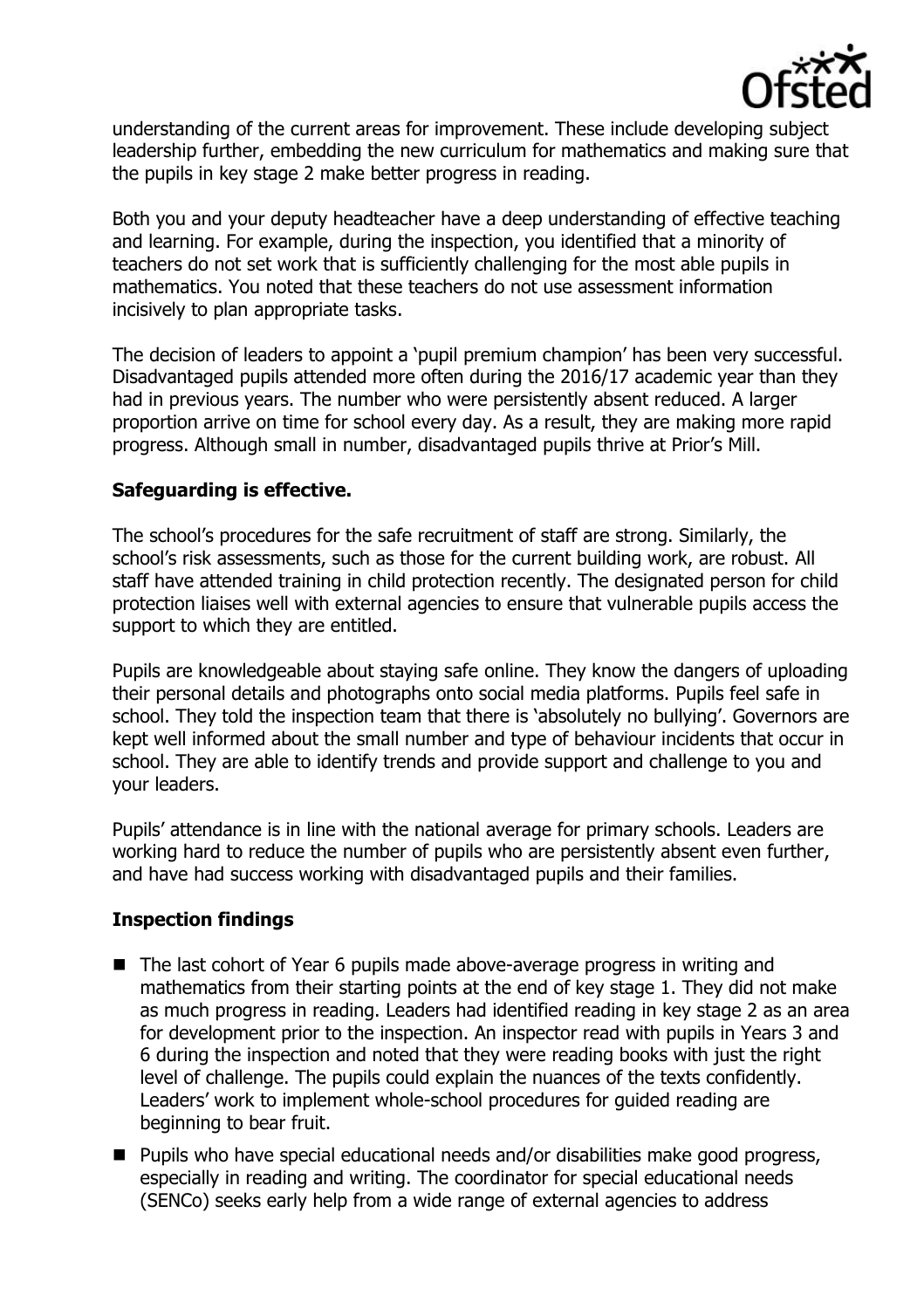

children's needs in the early years. The SENCo ensures that teaching assistants are fully trained to deliver a wide range of interventions, for example mathematics interventions in Year 1.

- The vast majority of children enter the early years with skills and abilities that are appropriate for their age. The proportion who reach a good level of development has increased each year over time and is now well above the national average. This trend of continuous improvement is also seen in the results of the Year 1 screening check of phonics knowledge. The proportion of pupils achieving the standard has been significantly above the national average for the last three academic years.
- Leaders identified, quite correctly, that the school's most able pupils are not set challenging enough work, especially in mathematics. As a result, this group of pupils are not making the progress of which they are capable. The inspection team confirmed this area for development during visits to lessons that were undertaken jointly with the headteacher and deputy headteacher. Teachers are not using pupils' assessment information incisively to set work that meets the needs of the most able pupils in mathematics.
- Leaders implemented a new curriculum for mathematics at the beginning of the current academic year. They acknowledge that the impact of this new initiative should have been checked more rapidly to ensure that pupils are making at least good progress from their individual starting points.
- Governance is improving. The recently reconstituted governing body is beginning to challenge and support leaders with increased rigour. Governors have carried out an audit of their skills and, as a result, are in the process of appointing an additional governor with a background in education to the board. Governors, like you, are ambitious for the pupils who attend Prior's Mill.

# **Next steps for the school**

Leaders and governors should ensure that:

- pupils' reading skills in key stage 2 are developed further
- $\blacksquare$  teachers use assessment information incisively to set challenging work for the most able pupils, especially in mathematics
- subject leaders are trained fully to check on the achievement of pupils in the subjects they lead.

I am copying this letter to the chair of the governing body, the director of education for the Diocese of Durham, the regional schools commissioner and the director of children's services for Stockton-on-Tees. This letter will be published on the Ofsted website.

Yours sincerely

Belita Scott **Her Majesty's Inspector**